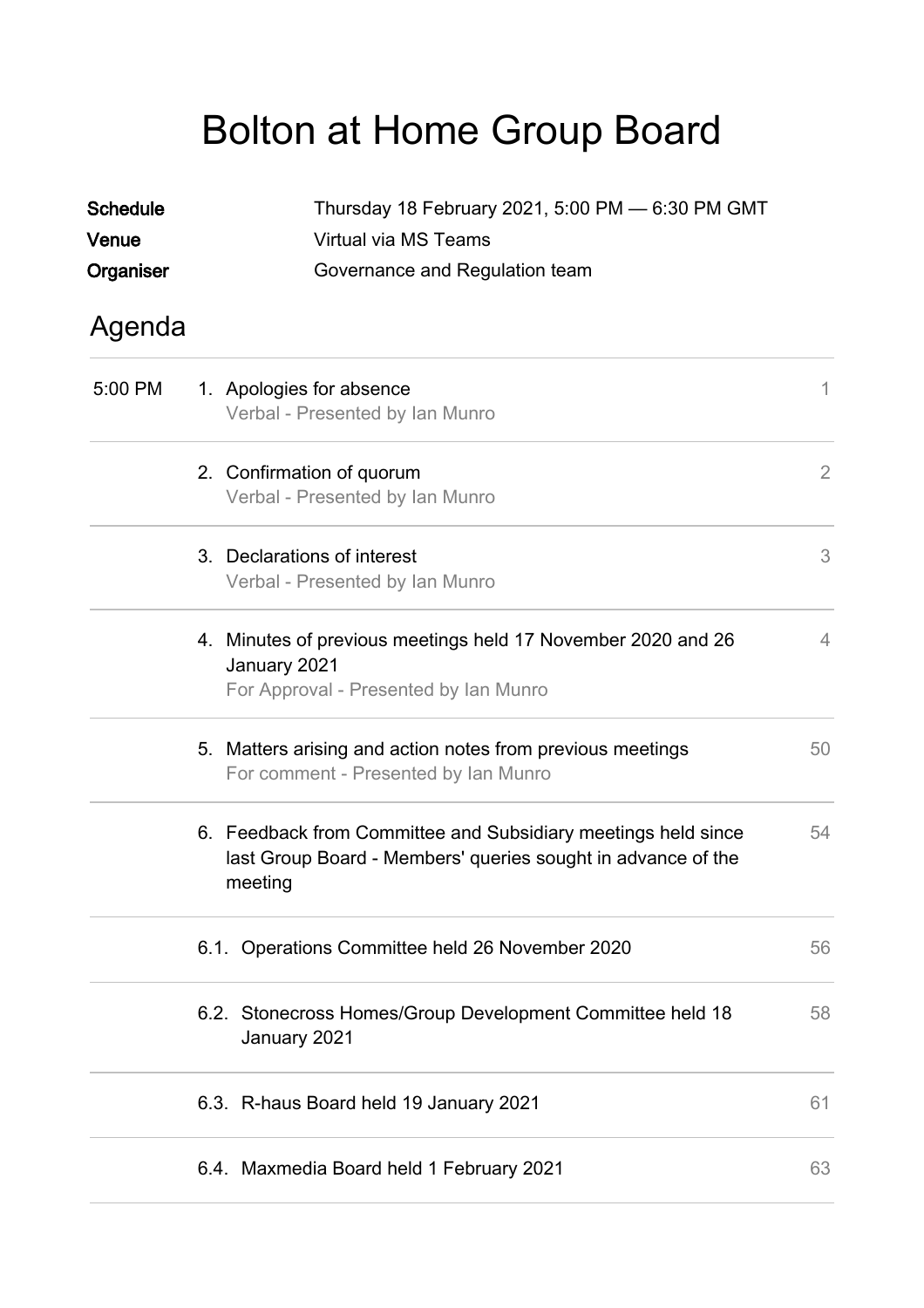|         | 6.5. Starts with you Board held 2 February 2021                                                                                                                | 67  |  |  |
|---------|----------------------------------------------------------------------------------------------------------------------------------------------------------------|-----|--|--|
|         | 6.6. Group Audit & Risk Committee held 3 February 2021                                                                                                         | 70  |  |  |
|         | 6.7. Group Governance Committee held 8 February 2021                                                                                                           | 73  |  |  |
|         | 6.8. Arcon Board held 9 February 2021                                                                                                                          | 75  |  |  |
| 5:10 PM | 7. Group CEOs update<br>Verbal - Presented by Jon Lord                                                                                                         | 76  |  |  |
| 5:20 PM | 8. Subsidiary business plans (Maxmedia, R-haus, Starts with you<br>and Stonecross Homes)<br>For Approval - Presented by Edward Mellor                          | 78  |  |  |
| 5:40 PM | 9. Financial monitoring quarter 3 2020/21<br>For Approval - Presented by Alison Foster                                                                         | 132 |  |  |
| 5:50 PM | 10. Fees and charges 2021/22<br>For Approval - Presented by Joan Wyatt                                                                                         |     |  |  |
| 6:00 PM | 11. Items already presented elsewhere in the governance structure<br>and requiring Group Board approval - members' queries sought<br>in advance of the meeting | 164 |  |  |
|         | 11.1. Group business planning, risk and assurance framework<br>For Approval - Presented by Edward Mellor                                                       | 166 |  |  |
|         | 11.2. Effectiveness of governance review 2020/21<br>For Approval - Presented by Tina Cunliffe                                                                  | 198 |  |  |
|         | 11.3. Adopted NHF code of governance for Arcon and Bolton at<br>Home Boards<br>For Approval - Presented by Tina Cunliffe                                       | 209 |  |  |
|         | 11.4. Group health and safety policy statement (employees,<br>customers and visitors)<br>For Approval - Presented by Paul Taylor                               | 235 |  |  |